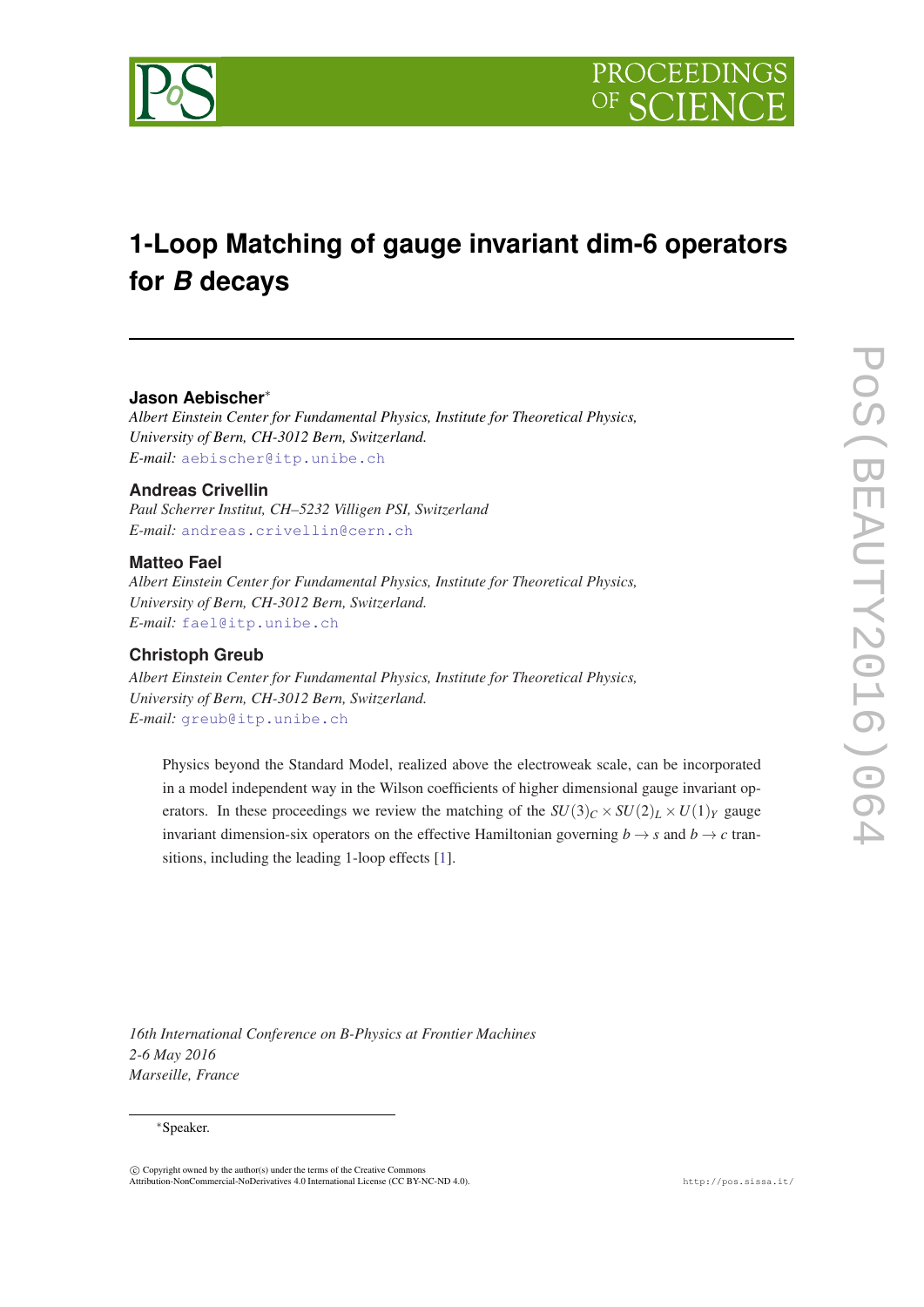# 1. Introduction

Despite numerous confirmations of its validity, the Standard Model (SM) of particle physics is thought to be only an effective theory valid up to a new physics scale  $\Lambda$ , where additional dynamical degrees of freedom enter. The SM effective theory (SMET) Lagrangian can be written in the following form [[2](#page-3-0), [3](#page-3-0)]:

$$
\mathcal{L}_{SM} = \mathcal{L}_{SM}^{(4)} + \frac{1}{\Lambda} C_{VV}^{(5)} Q_{VV}^{(5)} + \frac{1}{\Lambda^2} \sum_{k} C_{k}^{(6)} Q_{k}^{(6)} + \mathcal{O}\left(\frac{1}{\Lambda^3}\right). \tag{1.1}
$$

In this approach, physics beyond the SM is encoded in a model independent way in the Wilson coefficients of the higher dimensional operators  $Q_k$ . For *B* physics, the Wilson coefficients  $C_k^{(6)}$  $\frac{d}{k}$ , multiplying the dimension-six operators are relevant, while the dimension-five Weinberg operator only provides neutrino mass terms after electroweak (EW) symmetry breaking [[4](#page-3-0)].

In order to compare the predication of a NP model to *B* physics observables, the following steps have to be performed.

- 1. Running of the Wilson coefficients  $C_k^{(6)}$  $f_k^{(0)}$  from the matching scale  $\Lambda$  to the electroweak (EW) symmetry breaking scale  $\mu_W$  [[5](#page-3-0)].
- 2. EW symmetry breaking is performed and the SMET Lagrangian is matched onto the effective Hamiltonian governing  $B$  physics.<sup>1</sup>
- 3. Renormalization group equations can be used to perform the evolution of the Wilson coefficients from the electroweak scale down to the *B* scale  $\mu_b$  (see for example [[8](#page-3-0), [9](#page-3-0)]).

This procedure is depicted in Fig. [1.](#page-2-0) The requirement of gauge invariance reduces the number of operators in *B* physics [\[10](#page-3-0)] and correlates charged with neutral currents (see for example [\[11](#page-3-0)]).

Above the EW symmetry breaking scale the gauge invariant dimension-six operators are given in the interaction basis, since the mass basis it not defined above  $\mu_w$ . After the EW symmetry breaking, the fermions are rotated into the mass eigenstates by diagonalizing their mass matrices, which affects the Wilson coefficients. All rotation matrices appearing in the operators can be absorbed by a redefinition of the Wilson coefficients, with the exception of the misalignment between the left-handed up-quark and down-quark rotations, i.e. the Cabibbo-Kobayashi-Maskawa matrix.

In Ref. [\[1\]](#page-3-0) we performed the matching of the SMEFT onto the effective Hamiltonian of *B* physics by integrating out all heavy degrees of freedom (compared to  $\mu_b$ ), i.e. the top quark, the *W* and *Z* bosons and the Higgs field. The full tree-level matching has been computed for  $b \rightarrow s$  and  $b \rightarrow c$  transitions. In addition, 1-loop contributions have been performed, which involve dimension-six operators that do not enter the matching at tree level.

### 2. 1-loop matching

Operators with a top quark do not contribute to the  $b \rightarrow s$  and  $b \rightarrow c$  transitions at the tree-level, since the top is not contained in the *B* physics Hamiltonian. The 1-loop matching contributions due to dimension-six operators containing right-handed top quarks can be divided in the following six classes:

<sup>&</sup>lt;sup>1</sup>For the corresponding calculation in the lepton sector see Refs. [[6](#page-3-0), [7](#page-3-0)].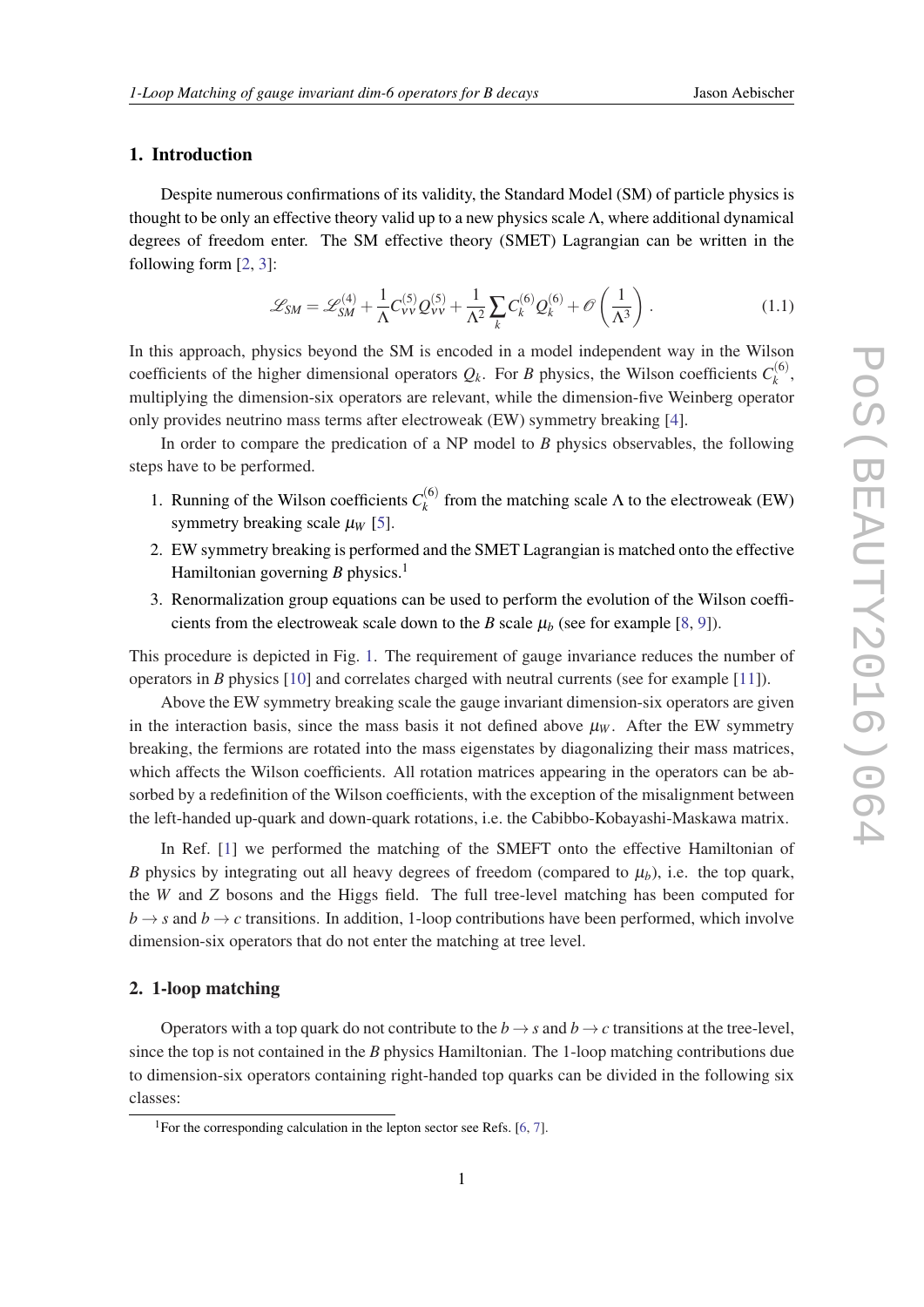<span id="page-2-0"></span>

Figure 1: Mass scale hierarchy: 1) Matching of NP model onto SMET at high scale Λ. 2) RGE evolution down to EW scale  $\mu_W$ . 3) Matching of dimension-six operators on effective *B* physics Hamiltonian. 4) RGE evolution down to *B* scale  $\mu_b$ .

- 1. 4-fermion operators to 4-fermion operators ( $\Delta B = \Delta S = 1$ ).
- 2. 4-fermion operators to 4-fermion operators ( $\Delta B = \Delta S = 2$ ).
- 3. 4-fermion operators to  $\mathcal{O}_7$  and  $\mathcal{O}_8$ .
- 4. Right-handed *Z* couplings to  $\mathcal{O}_9$ ,  $\mathcal{O}_{10}$  and  $\mathcal{O}_3^q$ y<br>3–6∙
- 5. Right-handed *W* couplings to  $\mathcal{O}_7$  and  $\mathcal{O}_8$ .
- 6. Magnetic operators to  $\mathcal{O}_7$ ,  $\mathcal{O}_8$ ,  $\mathcal{O}_9$ ,  $\mathcal{O}_{10}$  and  $\mathcal{O}_4^q$  $\frac{q}{4}$ .

As an example we consider the dimension-six operator  $Q_{\varphi ud} = (\tilde{\varphi}^{\dagger} i D_{\mu} \varphi)(\bar{u}_i \gamma^{\mu} P_R d_j)$ , which couples the *W*-boson to right-handed quarks. This anomalous  $W - t - b$  coupling induces a nonzero contribution to the magnetic operators  $\mathcal{O}_7$ ,  $\mathcal{O}_8$ . The magnetic operators which are contained in the  $\Delta B = \Delta S = 1$  effective Hamiltonian read:

$$
\mathcal{O}_7 = \frac{e}{16\pi^2} m_b (\bar{s} \sigma^{\mu\nu} P_R b) F_{\mu\nu}, \qquad \mathcal{O}_8 = \frac{g_s}{16\pi^2} m_b (\bar{s} \sigma^{\mu\nu} P_R T^A b) G_{\mu\nu}^A. \tag{2.1}
$$

The matching contributions from  $Q_{\varphi ud}$  are given by (in agreement with [\[12,](#page-3-0) [13](#page-3-0)]):

$$
C_7 = \frac{m_t}{m_b} \frac{v^2}{\Lambda^2} E_{\varphi ud}^7(x_t) \tilde{C}_{\varphi ud}^{33} V_{ts}^*, \qquad C_8 = \frac{m_t}{m_b} \frac{v^2}{\Lambda^2} E_{\varphi ud}^8(x_t) \tilde{C}_{\varphi ud}^{33} V_{ts}^*,
$$
(2.2)

where the dimensionless  $x_t = m_t^2 / M_W^2$ -functions are defined in Ref. [[1](#page-3-0)].